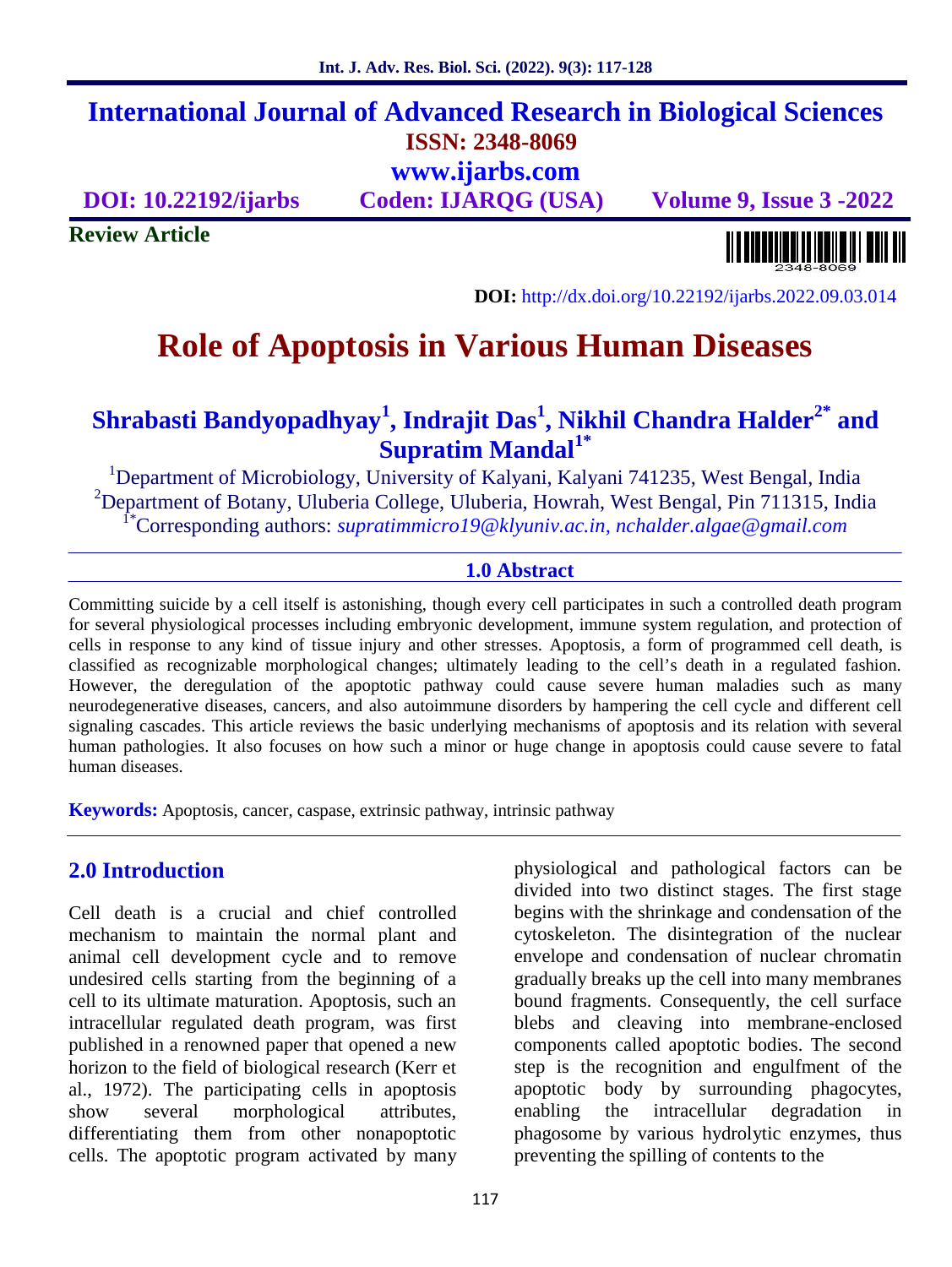neighboring healthy cells avoiding inflammation. (Elmore, 2007; Häcker, 2000; Kerr et al., 1972).

Apoptosis plays a critical function between cell survival and cell death in a regulated manner. In the case of a cell with damaged DNA, the cell cycle halts at the checkpoints to repair the DNA damage. If the damage is irreparable, the accumulation of the tumor suppressor protein p53 will activate many transcription factors, turning on apoptosis. When p53 activity is downregulated, the apoptotic program will be hampered leading to tumorigenesis and the development of carcinoma (Wong, 2011). The dysregulation of apoptosis could also exert a devastating effect on many neurodegenerative disorders. Many neuronal cells die in a controlled manner via apoptosis during central and peripheral nervous system development. Neurotrophic factors from target cells provide signals, ultimately determining the fate of the survival of neuronal cells. In response to tissue damage, neurons undergo excessive uncontrolled apoptosis that develops into severe disorders (Mattson, 2000). Alzheimer's disease is such a kind of disease that results in apoptotic death of hippocampal and cortical neurons. Damage of the hippocampal neurons makes a person unable to remember new and fresh memories and forget what they recently learn or hear something from a source(Mattson, 2000). Parkinson's disease, another type of neurodegenerative disorder, happens due to the loss of dopaminergic neurons undergoing excessive apoptosis (Mattson, 2000; Venderova & Park, 2012). Huntington's disease is the result of the loss of neurons in the striatum that alters the body movement to very severe conditions (Mattson, 2000). Here, we focus on the apoptosis mechanism and its relation with different neurodegenerative disorders and carcinoma in a sequential manner.

# **3.0 Mechanism of Apoptosis:**

The apoptotic program is facilitated by a type of proteases, known as, caspases. Caspases have cysteine residue at their active site and cleave their targets on aspartic acid residues. Caspases are first synthesized as inactive enzymes called

procaspases which then undergo proteolytic cleavage to make active caspases. Once, the initiator caspases are synthesized they activate other executioner caspases thus, amplifying the apoptotic signal. The caspases participating in inflammation include caspases 1,4 and 5. Initiator caspases include caspase 2,8,9,10. Executioner caspases are caspase 3,6,7(Cohen, 1997; Elmore, 2007). An amazing fact may hit our mind that how an apoptotic cell is easily recognized by surrounding phagocytes. The phosphatidylserine, an important component of the cell plasma membrane is present in the inner leaflet of a normal cell membrane. But when a normal cell is into an apoptotic cell, the phosphatidylserine comes into the outer leaflet, marking a cell as an apoptotic cell. Surrounding phagocytes can recognize this marker and rapidly engulf them. Annexin V can bind to the phosphatidylserine present outer leaflet of the cell membrane and thereby using in the identification of apoptotic cells. Apoptosis can progress through two major pathways: extrinsic and intrinsic pathways. The extrinsic pathway involves extracellular ligand for death signal whereas intrinsic pathway, as the name suggests, occurs within the cell and involves mitochondria and other intracellular factors for continuing the death process (Elmore, 2007).

## **3.1 Extrinsic pathway:**

The extrinsic pathway of apoptosis involves interaction between extracellular ligand and cell surface death receptor. Death receptors under the Tumor Necrosis Factor receptor (TNF) family contain an extracellular domain to which ligand interacts, the transmembrane domain, and an intracellular cytoplasmic domain comprising about 80 amino acids, called the death domain that mediates the amplification of apoptotic signal (Walczak & Krammer, 2000). The death receptors are CD95 (Apo1/Fas), TNFR1, TNF-related apoptosis-inducing ligand receptor 1 (TRAIL –  $R1$ ), and TRAIL – R2. Death ligands include CD95 ligand ( CD95L), TNF (Fulda & Debatin, 2006; Walczak & Krammer, 2000). CD95 and CD95L are type 1 and type 2 transmembrane receptors respectively, expressed on activated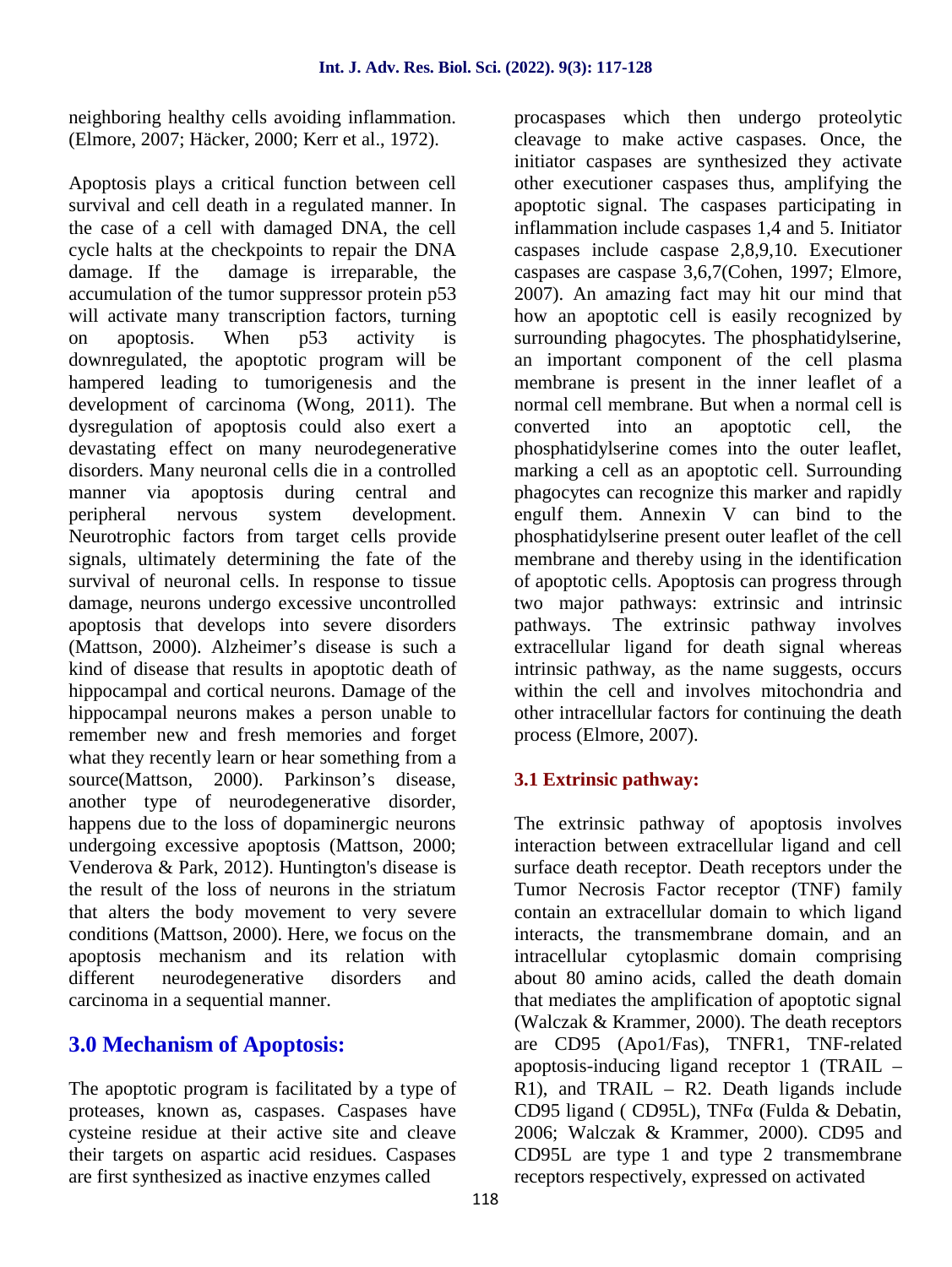lymphocytes and killer lymphocytes (Walczak & Krammer, 2000). Upon binding of CD95L on the CD95 death receptor's extracellular domain the death receptor becomes trimerized. After binding of the ligand, the cytoplasmic domain of the death receptor recruits the adaptor protein such as FADD. This FADD then facilitates the binding of initiator procaspase 8 and form death inducing signaling complex (DISC). Within DISC oligomerization of procaspase 8 occurs that undergo proteolytic cleavage to activate itself. After activation procaspase 8 activates executioner caspase 3 thus amplifying the death signal (Elmore, 2007; Fulda & Debatin, 2006; Walczak & Krammer, 2000).

#### **3.2 Intrinsic Pathway:**

The intrinsic pathway is a mitochondrial dependent cell death program, operated totally within the cells. Cells with irreparable DNA, hypoxia, oxidative stress can act as the stimuli for activation of the intrinsic pathway (Elmore, 2007). The intrinsic pathway is regulated by the Bcl2 family of proteins consisting of anti apoptotic proteins such as Bcl2 itself and Bcl-xL and pro-apoptotic proteins such as Bak, Bax. Bak and Bax activate apoptosis by forming pores on the mitochondrial outer membrane, stimulating the liberation of cytochrome C and other proteins from the mitochondria to cytosol. Within the cytosol, cytochrome C recruits adaptor proteins called Apaf 1 which in turn facilitates the binding of initiator procaspase 9 forming apoptosome. Within apoptosome procaspase 9 undergoes proteolytic cleavage to activate itself forming caspase 9. Once activated it turns on the activation of executioner caspase 3, continuing the apoptotic signal (Elmore, 2007; Fulda & Debatin, 2006).

#### **3.3 The Ending Mechanism Common to both extrinsic and intrinsic pathway:**

The extrinsic and intrinsic pathway finally meets up to the similar ending executioner caspase, caspase 3, which ultimately progresses a cell towards death. Caspase 3 activates the protein complex that facilitates the release of

endonuclease, cleaving the DNA. In normal healthy cells, Caspase Activated DNase (CAD) is normally inactivated by binding to its inhibitor ICAD. In a cell destined to apoptosis, caspase 3 cleaves ICAD which releases CAD, breaking the chromosomal DNA into fragments (Elmore, 2007). Caspase 3 also mediates cytoskeletal condensation, breakdown of the nuclear lamina, and various cell signaling cascades which help in the formation of apoptotic bodies.

# **4.0 Apoptosis in Development of Cancer:**

Cancer, uncontrolled cell division, is one of the devastating effects of the dysregulation of apoptosis. Apoptosis is a tightly regulated mechanism controlled by many genes whose improper balance in synthesis can give rise to the tumor, which might be benign, that upon achieving invasive properties can become malignant tumors, ultimately leading to cancers. Several major factors that alter the proper functioning of the extrinsic and intrinsic pathway of apoptosis include the delicate balance of the Bcl2 family of proteins, p53 tumor suppressor protein, altered death signaling cascade which is described as follows (Wong, 2011).

## **4.1 Improper Balance of Bcl2 Family Proteins:**

Bcl2 was recognized from its identification as an oncogene in human follicle lymphoma of B cell Origin (Tsujimoto, 1998). Bcl2 family of proteins consists of two subfamilies – pro-apoptotic proteins (promoting apoptosis) and anti-apoptotic proteins (inhibiting apoptosis). Anti-apoptotic proteins share the sequence homology through BH-1, BH-2, BH-3, and BH-4 domains and include Bcl2 itself and Bcl-xL and Bcl-W. Pro apoptotic proteins include Bax, Bak that share homology from BH-1 to BH-3 but they do not have BH-4 domain(Tsujimoto, 1998). Another kind of proapoptotic protein is activated in response to many stress conditions including DNA damage, ER stress, etc. These proteins are called BH3 proteins involving Bid, Puma, Noxa, Bad, Bik, etc. (Wong, 2011). The pro-apoptotic and anti-apoptotic Bcl2 proteins can interact with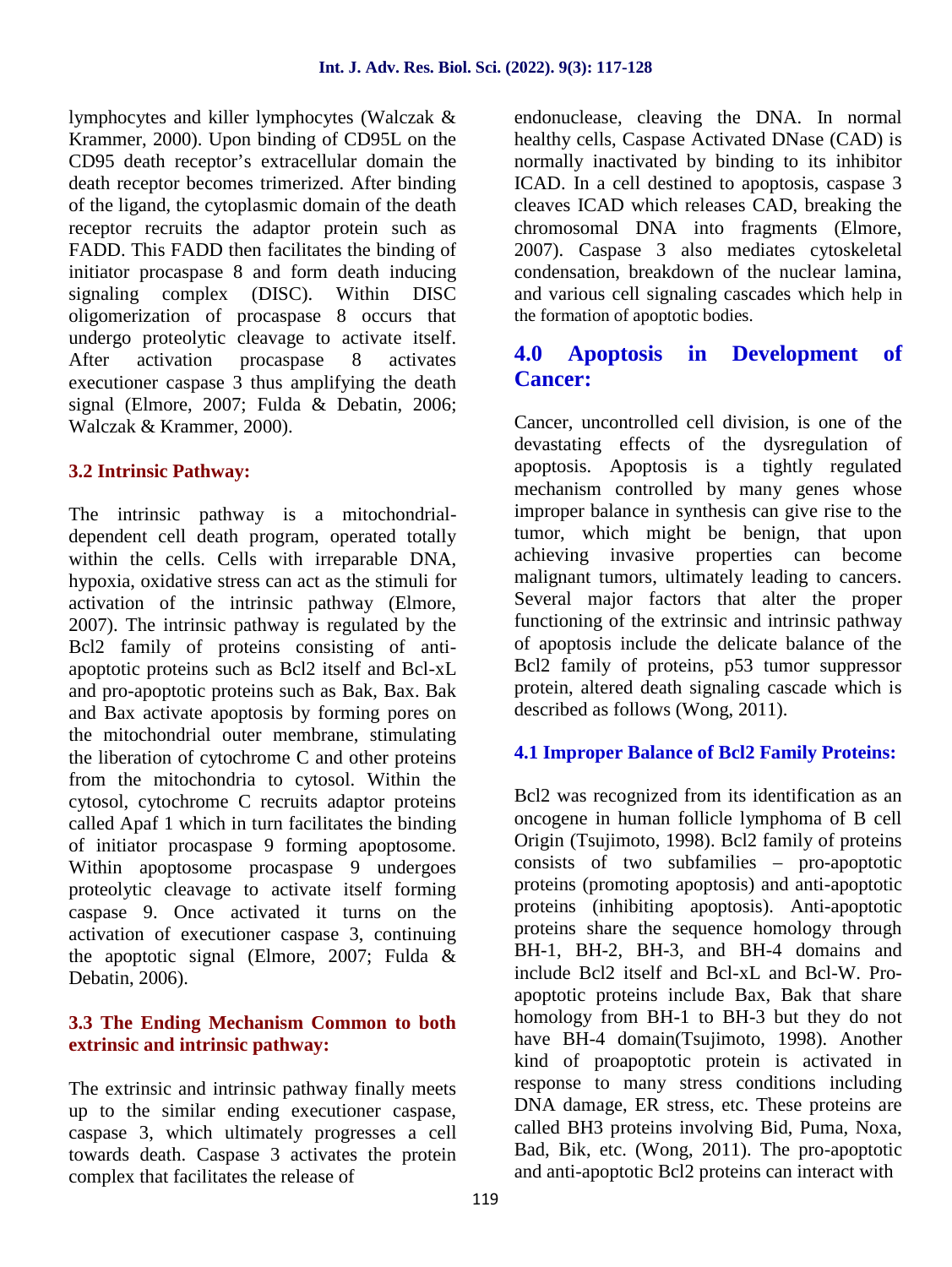each other forming heterodimers. This heterodimerization can inhibit each other's function. This binding occurs by the insertion of the BH3 region of the pro-apoptotic protein within the hydrophobic pocket of BH-1, BH-2, and BH-3 domain of anti-apoptotic proteins. It should be noted that besides BH-1, BH-2 and BH- 3 domains BH-4 is responsible mainly for antiapoptotic activity whereas BH-3 regulates pro-apoptotic activity(Tsujimoto, 1998). It has been already discussed that the intrinsic pathway of apoptosis is mitochondria dependent where the permeability of mitochondrial outer membrane proteins triggers the release of cytochrome-C from the intermembrane space of mitochondria into the cytosol. Within cytosol cytochrome-C binds with Apaf-1 and then recruits initiator procaspase 9 forming apoptosome, activating initiator procaspase, and amplifying the signal (Plati et al., 2008). This pathway is tightly modulated by the ratio of pro-apoptotic and anti apoptotic proteins. If this ratio is somehow altered, it leads to the development of many cancers. The overexpression of Bcl-xL is linked with Kaposi's sarcoma, colorectal adenocarcinoma, and multiple myeloma (Plati et al., 2008). In the colorectal adenocarcinoma overexpression of Bax is mainly observed (Wong, 2011). BH-3 domain performs pro-apoptotic function by interacting with other pro-apoptotic proteins via with other their BH-3 domain. The binding of Bax and Bak with other BH-3 domain containing proteins induces conformational changes that facilitate the killing of the cell (Tsujimoto, 1998). Bid functions as a linker between extrinsic and intrinsic pathways. When the extrinsic pathway is turned on by binding of death ligand to a death receptor, initiator caspase 8 cleaves Bid and forms activated C terminal Bid fragment called t Bid. This t Bid then translocates into the mitochondria and induces the release of cytochrome C from mitochondria to cytosol activating the intrinsic pathway (Plati et al., 2008). It has been observed that Bad is regulated by phosphorylation and dephosphorylation. Under normal conditions Bad is phosphorylated by Akt. This phosphorylated Bad can't bind to Bak or Bax thus they do not induce apoptosis. But when death signal is present, the phosphate group pf Bad is

removed, it, therefore, goes to interact with Bax or Bak, activating apoptosis (Tsujimoto, 1998).

## **4.2 p53 in Apoptosis:**

p53, a tumor suppressor protein, regulates a key point in inducing apoptosis, cell cycle arrest, DNA repair processes. If a cell with a condition of irreparable DNA damage arises, p53 is activated and promotes cell cycle arrest, and induces the apoptotic death of the cell cycle checkpoint proteins, thereby preventing the damage to be passed onto the daughter generations. It has been observed that in most of the 50% of human cancers the p53 gene is mutated thus unable to turn on the apoptotic program and hence, the devastating effect of cancer appears. To participate in such processes, p53 itself should be tightly regulated. The overexpression of p53 is observed in many degenerative diseases such as sclerosis, arthritis and is also involved in stroke or cardiac arrest(Fridman & Lowe, 2003; Hassan et al., 2014). p53 shows its activity by transcribing many of its target genes. Structurally p53 contains three domains – an NH2 terminal acidic transactivation domain (TA domain), DNA binding domain, and COOH terminal oligomerization domain. The DNA binding domain is responsible for binding to its target for its transcription. The homotetramerization form of p53 is a functionally activated form that is achieved by oligomerization of the COOH domain of p53 (Ozaki & Nakagawara, 2011). p53 has a huge impact most importantly on apoptosis, regulation of cell cycle checkpoints. In normal cell conditions, p53 activity is lowered due to its binding to another ubiquitin-protein ligase MDM2. This MDM2 causes the destruction of p53 which set the lower level of p53 in the cell. When such abnormal condition i.e. DNA damage by ionizing radiation rises, ATM kinase recognizes this and phosphorylates p53. This phosphorylated p53 can't bind to MDM2 and thus can easily activate the transcription of its targets including DNA repair genes. After the completion of repair process the cell is now able to move further into the cell cycle. This activated form of p53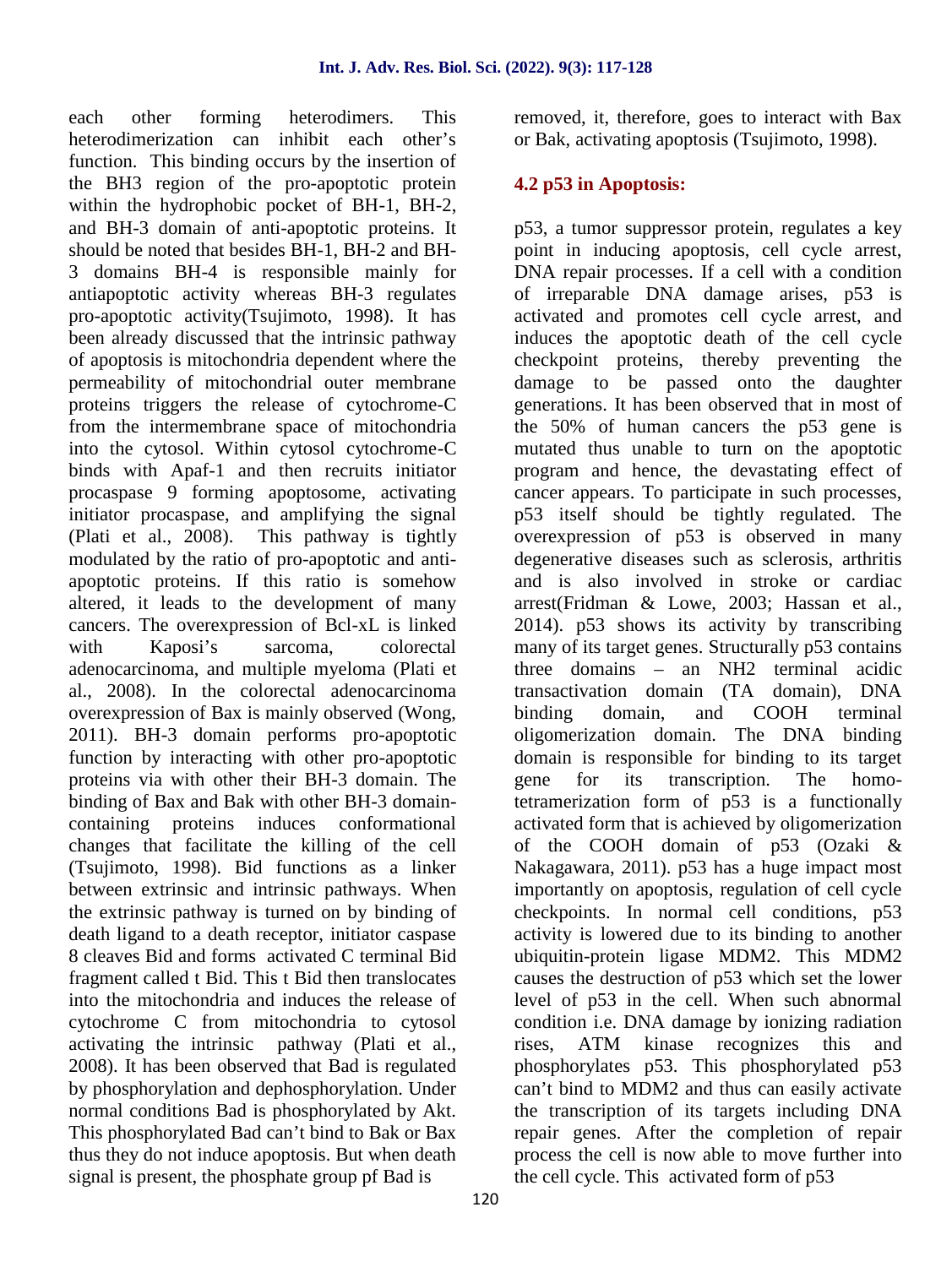activates the transcription of p21 gene that mediates the destruction of G1/s cyclins inhibiting the cell cycle progression, thus providing the time of repairing the damage of the cell and preventing the accumulation of mutation leading to cancer (Elmore, 2007; Ozaki & Nakagawara, 2011). If the damage can't be repaired, p53 performs another function i.e. to induce the apoptosis of the damaged cell. p53 mainly stimulates pro apoptotic proteins that include Bax and BH-3 domain-containing proteins Puma, Noxa, and Bid. In other words, it can be said that p53 increases the ratio of pro and anti-apoptotic proteins thereby, enhancing apoptosis. These genes contain p53 response elements to which the DNA binding domain of p53 can easily bind and begin its function (Fridman & Lowe, 2003). In the case of extrinsic pathway, p53 can directly activate the death receptor loci i.e. Fas or CD95 death receptor loci, and also the genes encoding Fas ligand. This makes the cell more sensitive to death receptor-ligand interaction, thus increasing the possibility of cell death. As it has been noticed that p53 can activate Bid it increases the connection between extrinsic and intrinsic pathways by acting as a linker. In addition to this p53 can activate the effector gene which transcribes Apaf1 that helps in the formation of apoptosome complex, initiating the intrinsic pathway cascade (Fridman & Lowe, 2003). Being a transcriptional activator p53 must be translocated into the nucleus for activating its targets. They contain nuclear pore complexes which bind to importin  $\ell$ , facilitating its entry inside the nucleus. If the portion is removed or mutated somehow, p53 remains within the cytoplasm. Therefore, mainly importin is necessary for translocation of p53 into the nucleus. It's very obvious to have an export signal when its function is over within the nucleus. This export signal is provided by Leu rich nuclear export signal recognized by Chromosomal region maintenance 1 (CRM1). Homo tetramers of p53 mask this export signal site that helps it to stay within the nucleus as long as it is functioning. The ubiquitination by MDM2 at the COOH terminal Lys rich region altered the tetramer complex, thereby unmasking the NES site and exporting it from the nucleus (Ozaki & Nakagawara, 2011).

#### **4.3 Inhibitors of Apoptosis Proteins:**

Apoptosis is also regulated by an important class of proteins called Inhibitors of Apoptosis proteins or IAPs. IAPs contain Baculovirus IAP repeat domain (BIR) by which they can interact with caspases. This interaction destroys caspases, so they are unable to amplify the death signal. There are different types of IAPs such as NAIP (BIRC1), c-IAP1 (BIRC2), c-IAP2 ( BIRC3), etc. (Wong, 2011). In much human cancer overexpression of IAPs takes place that blocks unwanted cell death, promoting malignancy. Many types of IAPs bind to caspase 3, caspase 7 and block the pathways (Plati et al., 2008). In pancreatic cancer altered expression of IAP occurs and it makes the cancer cells resistant to chemotherapy. One IAP called Livin is overexpressed in melanoma and lymphoma. Another IAP called Survivin overexpressed in many cancers including breast, colon, lung, prostrate interact with caspase 3 and caspase 7, restricting their functions (Plati et al., 2008). In non-small cell lung carcinomas (NSCLCs) surviving and another IAP i.e. XIAP are overexpressed which ultimately blocks apoptosis machinery.

#### **4.4 Alteration of Death Signaling Cascade:**

The interaction of the death ligand with the death receptor generates a signaling cascade, destined to the death of the cell sequentially. CD95 (FAS/Apo1) death receptor and its CD95L belonging to the Tumor Necrosis Factor family is considered to initiate the death signaling mechanism mainly T cell receptor triggered apoptosis. Apart from that they also take part in the removal of virus-infected cells and cancer cells. So, they are very suitable for cancer therapy. Since they are all overexpressed in cells but their ex (Peter et al., 2015; Walczak & Krammer, 2000)pression is higher in the thymus, liver, kidney, and heart (Peter et al., 2015; Walczak & Krammer, 2000). Death receptors attached to membrane attract to death ligand present on cytotoxic T lymphocytes, killing each other. Dimerization of CD95 can't induce apoptosis. The conversion into trimeric form is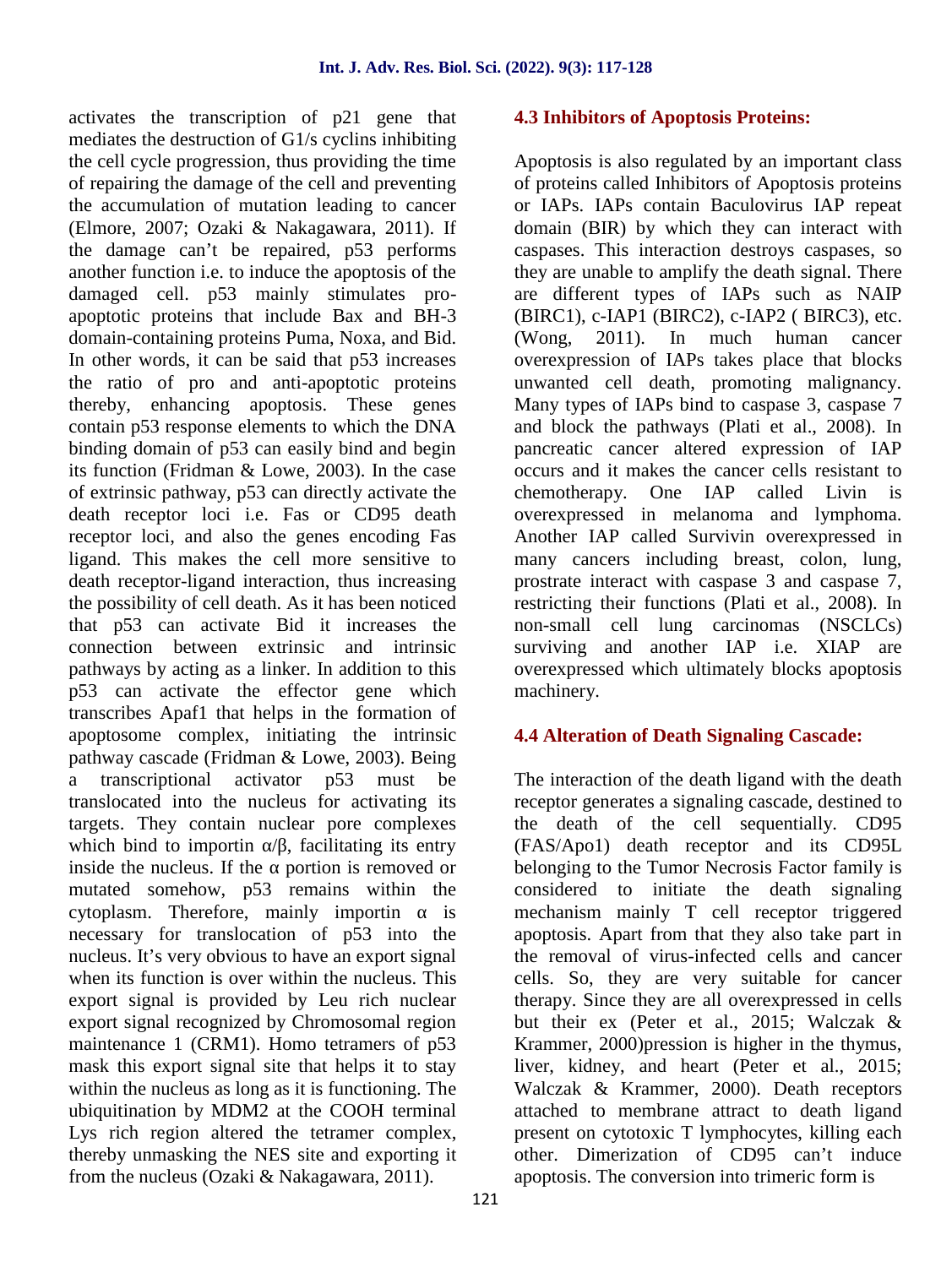the only functional state of CD95 in the apoptotic pathway. Like other death receptors, CD95 also contains 80 amino acids long death domain that amplifies the death signal(Walczak & Krammer, 2000). When CD95L binds to the CD95 death receptor, the death domain of the death receptor recruits the adaptor protein FADD which in turn recruits procaspase 8 forming a death-inducing signaling complex (DISC). The procaspase is now activated within DISC and interacts with other executioner caspases and finally impart its effect on targets leading to death of the cell. Cancer cells become resistant to this CD95 death signaling. They have modified themselves in such a way that constant expression of CD95 on the membrane surface of cell fail to provide any death inducing effect on them (Peter et al., 2015). One mechanism includes the overexpression of c-FLIP (FLICE inhibitory protein). the c-FLIP expression can block the binding of procaspase 8 to DISC. In addition, this also causes reduced expression of procaspase 8 or FADD. Thus, cells are prevented from undergoing death. A higher amount of cFLIP is present in many colon cancers and also many prostate cancer cell lines PC-3 and DU-145 (Peter et al., 2015; Plati et al., 2008). In many cancer cells, the under-expression of Fas is also observed. In germinal center-derived B cell lymphomas, somatic mutation of Fas or silencing of Fas gene is recognized. Various tumor epithelium cells of many human cancers express CD95L which has an effect of upregulating cancer formation (Plati et al., 2008). Through IL10, prostaglandin E2 vascular endothelial growth factor A the overexpression of membrane bound CD95L is present on many tumor cells CD95 can be in two forms. one is soluble and another one is membrane-bound. Membrane bound is generally considered for apoptotic activity and soluble form is known for anti apoptotic activity (Peter et al., 2015). Based on the activities CD95 is involved in many therapeutic strategies. Different strategies that induce the expression of procaspase 8 can again transform the cancer cells to become sensitive to death-inducing apoptosis. Many metabolic inhibitors are also used to lower the expression of cFLIP that make the therapeutic strategies to respond to cancer cells. Demethylation, gene

interferon-mediated transcriptional activation can cause the expression of procaspase 8 to rise which can enhance the sensitization of cancer cells towards death receptors and apoptosis (Plati et al., 2008).

# **5.0 Apoptosis in Lung Cancer:**

Lung cancer is one of the major threats occurring worldwide. About more than 1 million deaths occur due to lung cancer per year and 1.4 million people are diagnosed every year (Pore et al., 2013). Human lung cancer comprises two types small cell lung cancer (SCLC) and non-small cell lung carcinoma (NSCLC). NSCLC is again divided into subgroups – adenocarcinoma, squamous cell carcinoma, and large cell lung cancer. Non-smokers usually suffer from adenocarcinoma and smoking is mainly linked with SCLC. SCLC are neuroendocrine tumors and the difference in biology, response to therapy, and prognosis exist between SCLC and NSCLC (Pore et al., 2013; Shivapurkar et al., 2003). In most cases, it has been reported that without symptoms or very few symptoms of lung cancers appear. So the patients are in a very advanced stage for diagnosis of cancer which increases the risk of death (Pore et al., 2013). Caspase 8 and caspase 10 are not expressed in SCLC meaning that the alteration of the death receptor signaling extrinsic pathway is responsible for developing lung cancer. Promoter methylation, point mutation, and also homozygous deletion affect the reduced expression of tumor suppressor genes. In many cases, the p53 gene is mainly inactivated due to point mutation but in some recent studies, it has been noted that gene inactivation takes place by methylation of prompter genes that are normally unmethylated in normal cases. CpG sites of CpG islands of most of the cancers are primary targets for methylation that results in transcriptional silencing. Methylation does not cause the changes of the nucleotide sequences and by applying demethylating agent methyl groups can be methylated nucleotide sequences making it reversible. Various pro apoptotic genes such as apaf1, caspase 8 , death associated protein kinase (DAP) and components of the p53 pathway are downregulated by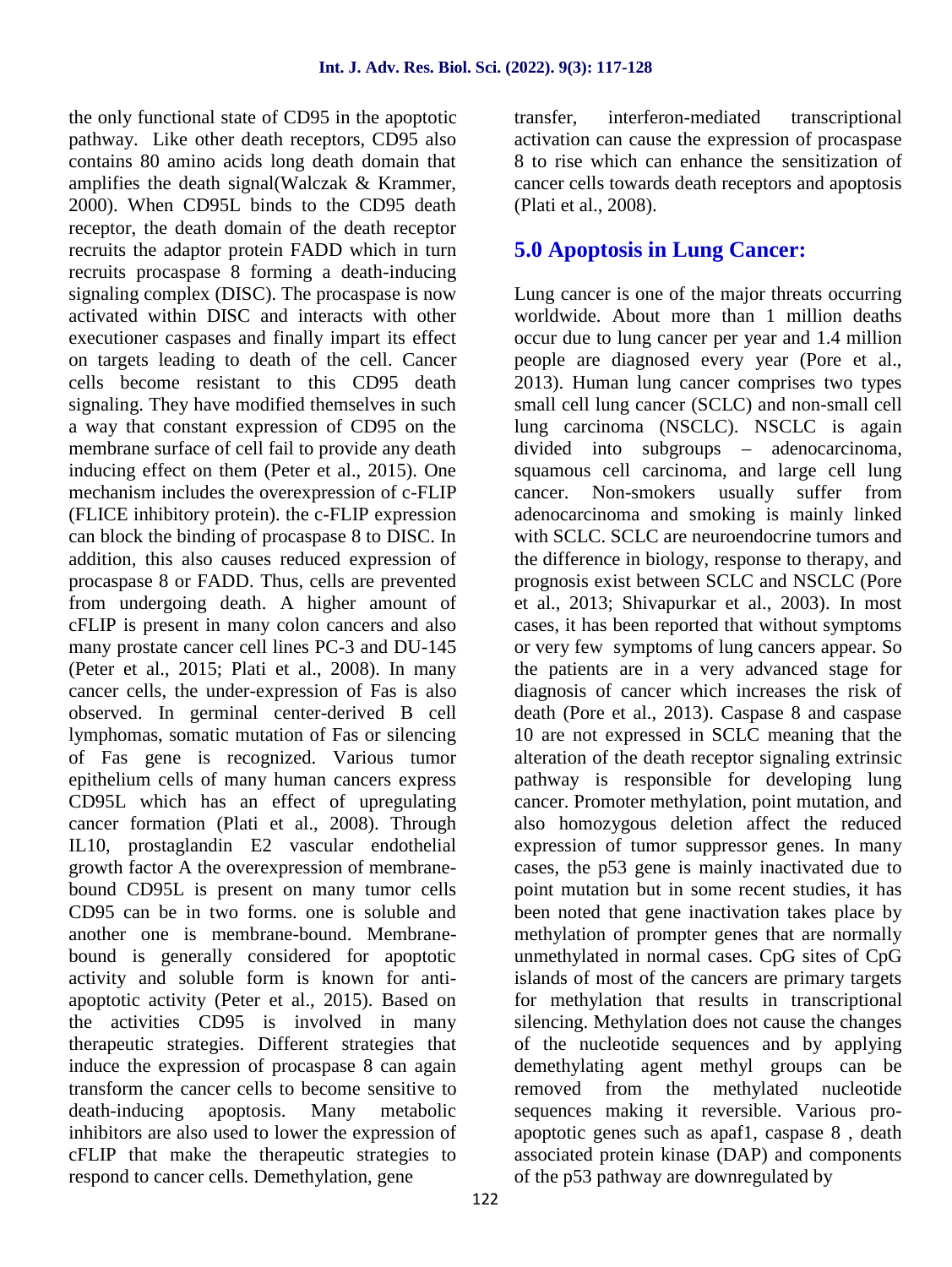methylation (Shivapurkar et al., 2003). In high grade and low-grade neuroendocrine SCLC caspase 8 expression is absent but not in NSCLC that lack the neuroendocrine characteristics. Methylation is mainly involved for gene silencing in SCLC, although other methods also exist. But methylation and gene silencing are not present in NSCLC (Shivapurkar et al., 2003).Another important regulator in lung cancer is death associated protein kinase or DAP kinase. DAP kinase belonging to the serine-threonine protein kinase family has the pro-apoptotic activity consisting of five types. The N terminal region of these kinases share the homology to all the family members but the difference exists in the C terminal region that links each kinase to each signal transduction pathway. DAP kinases are involved in both death receptor and mitochondrial-dependent apoptotic pathways. In many cancer loss of expression of DAP kinase causes reduced expression in p53 dependent pathways. DAP kinases having multidomain structures have specific tissue localization such as DAP kinase is linked with actin filaments pf cytoskeleton. In lung cancer, DAP kinase is inactivated by methylation and other approaches are also involved. In NSCLC methylation is associated with advanced tumor size and lymph node development without any exposure to tobacco. From the bronchial epithelium of smokers methylation can be detected (Shivapurkar et al., 2003). Bcl2 family proteins are another regulator of apoptosis. Bcl2 is expressed higher in SCLC than in NSCLC and squamous cell carcinoma shows higher expression of these proteins than adenocarcinoma of NSCLC type. Bax. Family of Bcl2 protein show pro apoptotic activity which indicates that a ratio of Bcl2:Bax destines the fate of the cell from tumor resistance to apoptosis. In the case of neuroendocrine lung tumors, an inverse relationship is followed in the ratio of low-grade and high-grade tumors with predominant expression of Bax in the first type and predominant expression in the second type. The highest level of Bcl2: Bax ratio is observed in p53 mutant type (Shivapurkar et al., 2003). IAPs are considered as another mediator of lung cancer. The interaction of IAPs with initiator and effector

caspase inhibits the proteolytic maturation of caspases specially caspase 3 and caspase 7. So, the apoptotic pathways are never initiated. Survivin, an IAP, is thought to be responsible for lung cancer. Survivin contains a single BIR domain and is localized to components of the mitotic spindle. It is highly expressed in fetal and embryonic tissue and is not present in an adult differentiated tissue. Its expression is greatly observed in the NSCLC type (Shivapurkar et al., 2003). Smoking is one of the risk factors for lung cancers. Many studies revealed that tobaccotaking patients have a high frequency of p53 mutation than non-tobacco-taking patients. P53 mutation provides a risk factor because it acts as a suppressor gene preventing cancer development (Pore et al., 2013). G: C to T: A transversion mutation is present greatly in smokers whereas it is rarely found in non smokers. It has been reported that transversion and deletion account for 80% of smoking women while transition mutations are observed about 80% in tobacco-free adenocarcinoma women (Liu et al., 2017). p53 mutation appears around 50% in NSCLC and about 70% in SCLC (Shivapurkar et al., 2003).

# **6.0 Apoptosis in Breast Cancer:**

Breast cancer is one of the most common types of cancer in women found worldwide. About 18% of cancers in a woman are breast cancer-related. Over the past few years the mortality rate has been decreased to about 25% due to the extensive research concerned with chemotherapy, treatment, resistance to various treatments in breast cancer patients (Parton et al., 2001). The mammary gland is such a kind of organ system in mammals that achieves its complete maturation and morphological development in two physiological states, puberty, and pregnancy. Normal breast development is simply a balance between cell proliferation and cell death. Excessive cell proliferation and reduced apoptosis cause tumor growth which often gets to become malignant. The growth and maturation of the mammary gland comprise sequential stages which are regulated by many steroid hormones and other growth factors. The imbalance of apoptotic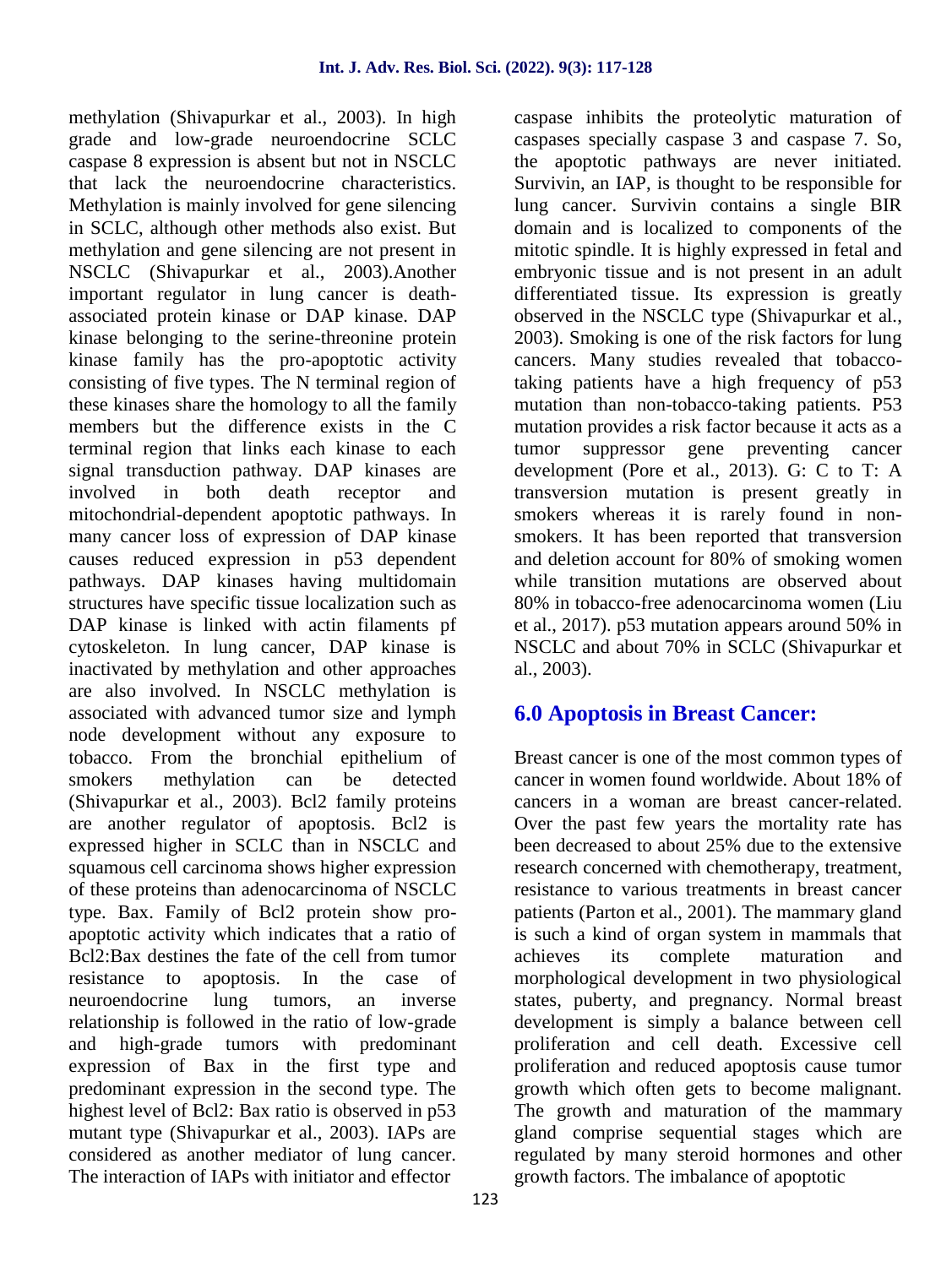regulatory proteins Bcl2 may be influenced by regulatory hormones estrogen and progesterone (Kumar et al., 2000; Parton et al., 2001).Terminal cells of the developing mammary duct remain in a quiescent stage until pregnancy begins. At the onset of pregnancy epithelial cells start to proliferate rapidly giving additional ductal branching and lobuloalveolar growth. During pregnancy and lactation, these alveoli become fully matured and form terminal end bud that is the major site of milk production at lactation. After lactation stops, a massive restructuring and apoptosis help the gland back to its primary ductal structures. A repeated cycle of resting-state with menstruation is followed in the absence of pregnancy until a gradual senile involution with menopause begins (Kumar et al., 2000; Parton et al., 2001). Therefore, proliferation and apoptosis are essential for normal mammary gland development. If the apoptotic activity is upregulated or downregulated, mutations accumulate gradually, developing into tumorous growth (Parton et al., 2001). The pro-apoptotic and anti-apoptotic members of the Bcl2 family are critical components for mammary gland development. The ratio of Bax, pro-apoptotic protein, and Bcl-x, anti-apoptotic protein remain evenly distributed during mammary gland development. But, the expression of pro-apoptotic protein at the time of late pregnancy and lactation increases, and they remain expressed during rapid apoptotic involution. Another Bcl2 anti-apoptotic protein Bcl-w is expressed in pregnancy and lactation but they are downregulated at the onset of apoptosis (Kumar et al., 2000). In humans, Bcl2 is expressed in almost about 80% of cases and their function is also linked with estrogen and progesterone giving good prognostic features. This association between apoptosis inhibitor and good prognostic features is validated by the improved survival of patients with Bcl2 positive tumors compared with that of Bcl2 negative (Parton et al., 2001). p53 mutation is also associated with breast cancer. Loss of heterozygosity of the p53 gene is mainly responsible for the mutation and development of cancerous properties. Many studies revealed that p53 mutations are increasingly present in BRACA1 and BRAC2 mutation carriers of breast

cancer. In medullary breast cancer, type p53 mutation is present in almost 100% of cases. BRACA 1 gene mutation is mainly associated with medullary breast cancer (Gasco et al., 2002). In these cases, BRACA 1 gets mutated due to the methylation-dependent gene silencing process. However, in addition to these genes, other genes are also mutated, leading to breast cancer. One of these genes is called ATM which provides a strong correlation with p53. Patients having ATM mutations are much more susceptible to breast cancer than the normal one. If ATM gets mutated, a lowering function of p53 is also observed, sometimes having loss of heterozygosity. Another gene responsible for p53 dysfunction is Chk2. If Chk2 is mutated, then upon ionizing radiation Chk2 can't phosphorylate p53 inhibiting its function. Another factor responsible for p53 mutation is Mdm2. Overexpression of Mdm2 also correlates with the reduced activity of p53. But this case rarely occurs in breast cancer cells. A completely different class of proteins acting as the cofactor for p53 function is apoptosis stimulating protein of p53 (ASPP). There are two classes of this proteins designated as ASPP1 and ASPP2 encoded by separate genes. Expression of either ASPP1 or ASPP2 stimulates the apoptosis inducing activity of p53 thereby enhancing the expression of pro-apoptotic proteins such as Bax but it has very little effect on p21 gene. In primary breast cancer lacking p53 mutation the activity of ASPP1 and ASPP2 are greatly reduced (Gasco et al., 2002). One IAP called Survivininteracts with caspase 3 and caspase 7 and inhibit their function thus, leading to block the apoptotic machinery. On the other hand, nitric oxide induces the activity of caspase 1, 3 and 6, mitochondrial pathway and inducing the rate of apoptosis. Flavopiridol is used in breast cancer therapy that induces the apoptosis and blocks the tumor growth. It actually activates Caspase 3 activity which is required to amplify the apoptosis signal (Gasco et al., 2002).

# **7.0 Apoptosis in Neurodegenerative Disorder:**

While most of the cells in a body performs effective proliferative mechanism and undergoes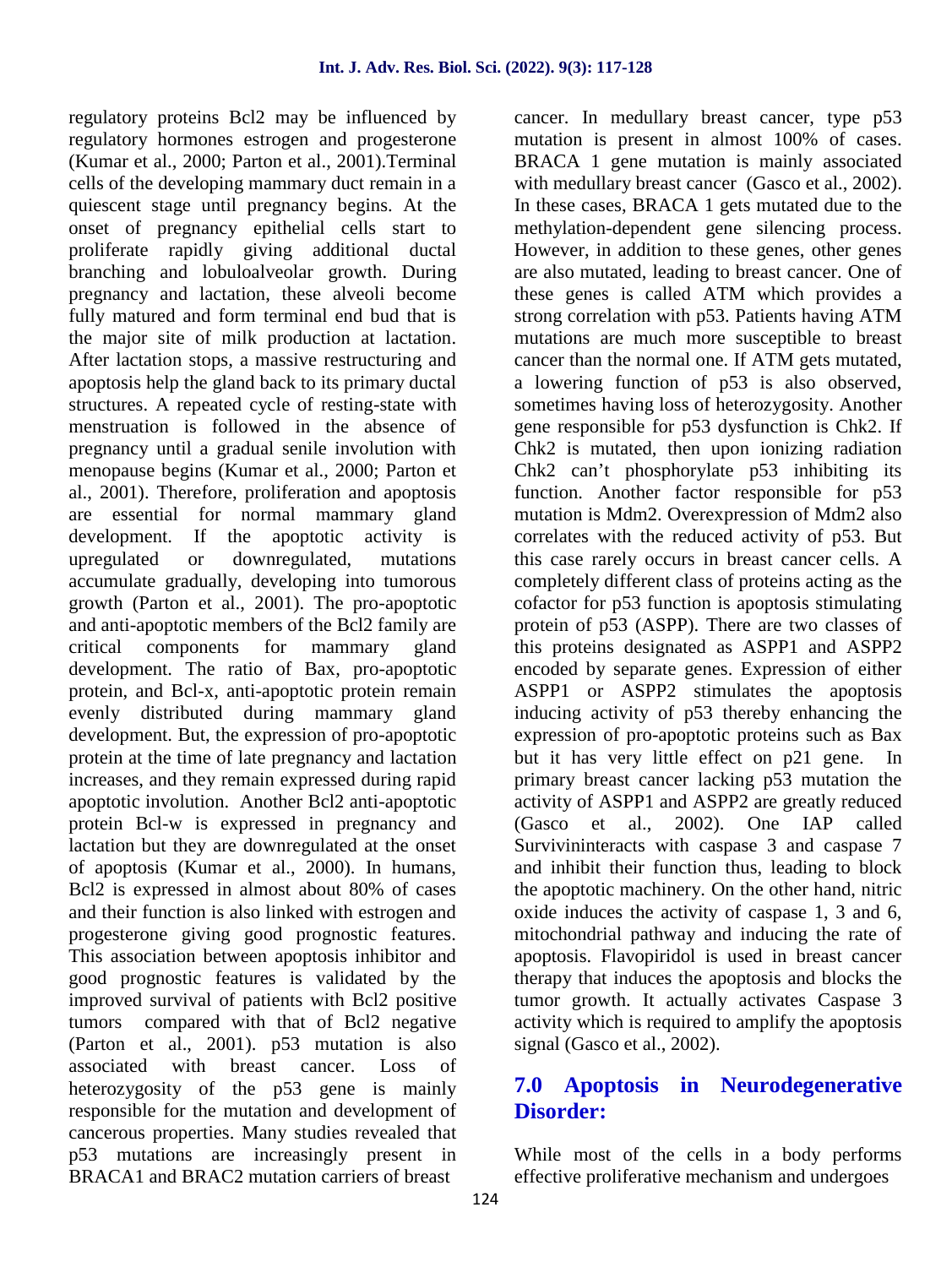programmed cell death or apoptosis, neurons survive usually from this pathway throughout their lifetime because they play some crucial roles in neuronal cascade such as motor neurons connecting to the skeletal muscle and helps in the restoring long-lived memory to that region of the brain that have this kind of function, so that they have to survive through death signals (Mattson, 2000). During the development of the central and peripheral nervous system, many neurons undergo death program. Whether a neuron lives or is dead is determined by many signals that also include competition between a limited amount of neurotrophic factors secreted from target cells and the activated receptor for excitatory neurotransmitter glutamate (Mattson, 2000). In the case of overproduction of neurons, some neurons may undergo death which is considered a normal process and it also provides enough neurons that can easily comprise a neuronal circuit. But if this program is somehow altered i.e. if the huge amount of cells undergo apoptosis then people may survive from many neurodegenerative injuries and also diseases such as Alzheimer's disease, Parkinson's, Huntington's diseases, etc. In neuronal cells, apoptosis can be induced by many signals. One of such signals includes the absence or low level of neurotrophic factors that can trigger neuronal cell death during nervous system development and also in neurodegenerative disorders. Another factor includes the overactivation of excitatory neurotransmitter receptor i.e. the receptor for glutamate which is associated with many neurodegenerative conditions such as stroke, trauma. Oxidative damage that includes the excess presence of free radicals may damage protein, lipids, nucleic acids, presenting another signal for neurodegenerative diseases. Some environmental toxins can also cause apoptosis affecting brain damage and behavioral disturbances (Mattson, 2000). Bcl2 proteins also regulate apoptosis in neuronal cells like other cells of an organism. Overexpression of Bcl2 protein makes a cell resistant against apoptosis that is linked with Alzheimer's, stroke, and other disorders. In many cases, the absence of Bax can 2012). also enhance apoptosis.

#### **7.1 Alzheimer's Disease:**

One of the most common types of human neurodegenerative disorder is Alzheimer's disease characterized by the inability of proper recognition and emotional and behavioral disturbances which are associated with synaptic degeneration and neuronal death in limbic structures i.e. hippocampus and amygdala and the associated region of the cerebral cortex (Mattson, 2000). The presence of senile plaques and neurofibrillary tangles (NFTs) are prominent features of Alzheimer's disease. Senile plaques comprise extracellular amyloid protein, dystrophic neuronal processes, and reactive glia and NFTs contain intracellular lesions of filamentous aggregates of the microtubule associated protein tau (Dickson, 2004). The disease is defined by the accumulation of amyloid plaques formed by the accumulation of amyloid β peptides that are processed by proteolytic

cleavage of amyloid precursor protein (APP).

Excessive DNA damage, altered caspase function, disrupted the balance of apoptosis regulatory Bcl2 family members in neuronal regions are associated with amyloid deposition in this disease.Peroxidation of membrane lipid by sensitizes the neuronal cells to death cascade. This causes the impairment of ion motive ATPase and glucose and glutamate transporter which finally has an effect on membrane depolarization, ATP depletion, abnormally controlled calcium influx and mitochondrial dysfunction. Therefore antioxidants that have the function of reducing lipid peroxidation and drugs that helps in the stabilization of calcium homeostasis can be used in protecting the neuronal cells from apoptosis (Mattson, 2000) . Caspase 3 is involved in APP cleavage and it, in turn, mediates the cleavage of tau at its C terminal domain which results in the formation of tau-hyperphosphorylation and accumulation of NFTs. Caspase 3 can be induced by amyloid which again causes the abnormal processing pattern of tau protein (Favaloro et al., secretase cleavage of APP produces membrane-associated carboxy-terminal fragments that can induce apoptosis by APP-binding protein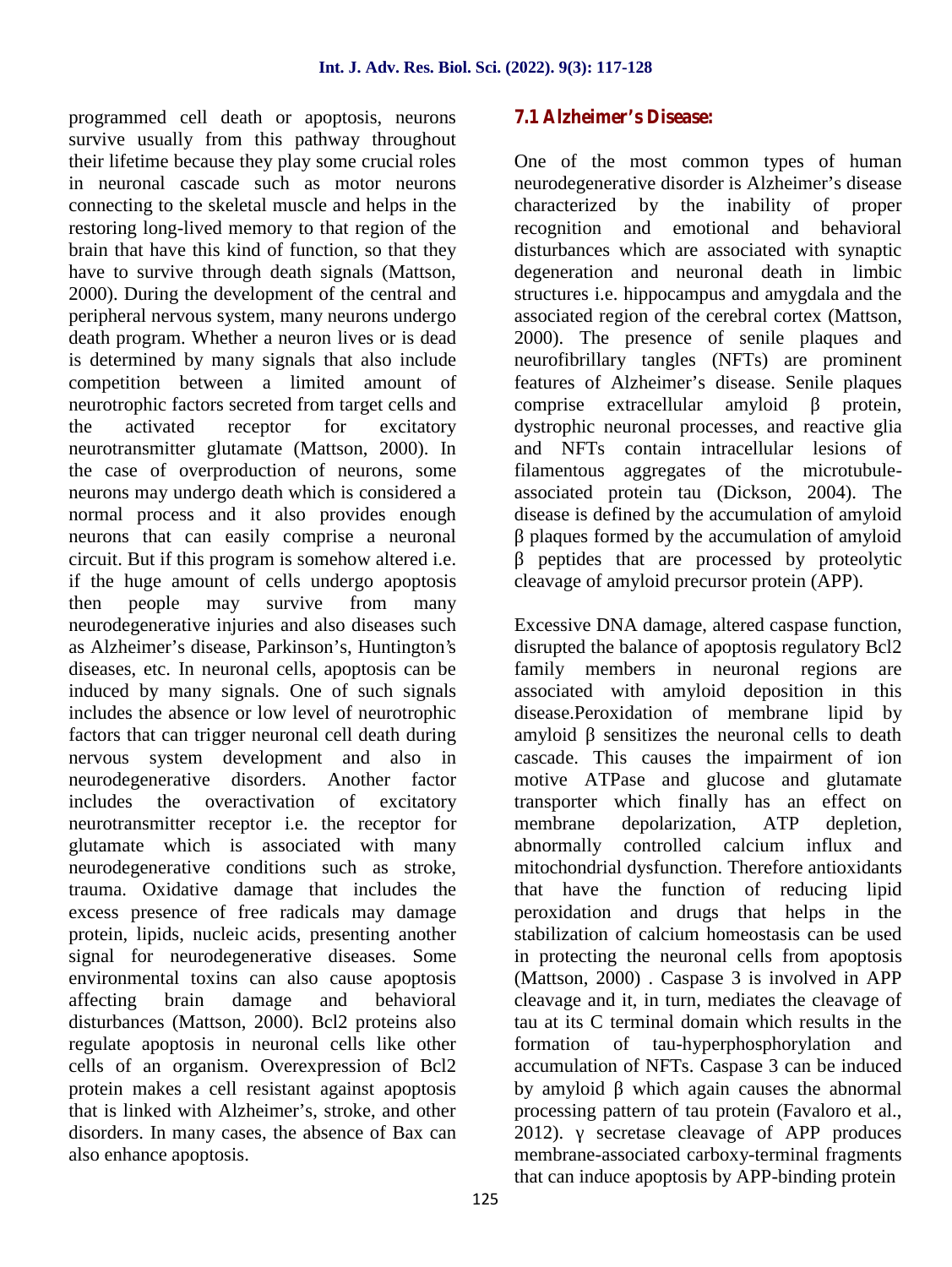called APP BP1, driving neurons into the mitotic cycle and ending into apoptosis (Mattson, 2000). Alzheimer's disease can also be inherited in an autosomal dominant manner if the mutation occurs in three critical genes- one gene encoding APP and another two encoding presenilins 1 and 2. When a mutation in APP encoded gene occurs, alteration of processing of APP takes place. This causes the increasing level of amyloid characteristics of this disease. Presenilin mutation causes the increasing secretase cleavage of APP which results in the accumulation of amyloid that ultimately destines a cell towards death(Mattson, 2000). APP can also be cleaved by caspase 6 and this N terminal APP fragments acts as a substrate for death receptor 6. When this death receptor 6 becomes activated it mediates axonal degeneration (Favaloro et al., 2012).

#### **7.2 Parkinson's Disease:**

Parkinson's disease is another kind of neurodegenerative disorder that is characterized by a movement disorder, tremors, and rigidity. This disease condition begins due to a lack of neurotransmitter dopamine caused by the damage of dopaminergic neurons in the substantia nigra region of the brain. It is an age-related and sporadic disease and in about 5% of cases it is familial (Favaloro et al., 2012; Lev et al., 2003). Oxidative stress generated by toxic metabolites of the domain is considered as the basic death sensitivity of dopaminergic neurons. Exposure to dopamine, 6-hydroxydopamine, and 1-methyl-4 phenyl-1,2,3,6-tetrahydropyridine (MPTP) involve biochemical, morphological changes that are typical characteristics of neuronal apoptosis cell death. The oxidative stress occurs due to the generation of ROS during normal dopamine metabolism either by autooxidation or by the action of monoamine oxidase in many culture studies domains induced apoptosis can be blocked by applying many antioxidants such as N-acetyl- L-cysteine and dithiothreitol. This protection is associated with decreased function of Caspase 3 and Caspase 9 though to involve in dopamineinduced apoptosis by producing ROS (Lev et al., 2003). 6-OHDA is another type of dopaminergic neurotoxin that causes the activation of caspases

and also induces the activity of pro-apoptotic members of Bcl2 family such as Bax. The degeneration of dopaminergic neurons also takes place by MPTP neurotoxin. The function of MPTP is determined by many factors such as administration mode, age of the animal, and dosage. It has been observed that in young mice MPTP causes the damage of dopaminergic terminals in the stratum but the degeneration of dopaminergic neurons in the substantia nigra occurs due to the chronic administration of MPTP. MPTP is a mitochondrial toxin that achieve its destructive feature by converting into MPP+ by the action of the enzyme monoamine oxidase. MPP+ then is taken up by dopamine transporter for entry into the dopaminergic neurons in the substantia nigra. It then kills these cells by inhibiting mitochondrial complex 1 activity thereby inducing the initiation of the apoptotic program (Lev et al., 2003).

# **8.0 Conclusion**

Apoptosis is considered an important regulatory death program cascade that is responsible for the proper development of an organism and characterized by morphological and biochemical changes of cells where caspases play a critical role. It is a highly controlled process dependent upon various factors such as Bcl2 proteins, p53, IAPs and so on which if gets altered, leads to many severe situations. This fascinating feature of apoptosis grabs the attention of scientists and prolonged research clarifies many aspects of this cell death program. Lung cancer, prostate cancer, breast cancer, etc. are one of the resultant effects of dysregulation of apoptosis. The alteration of the apoptotic pathway, as well as the imbalance of regulatory molecules, can generate severe to fatal neurodegenerative disorders such as Alzheimer's, Parkinson's and even stroke, and many more. The death signaling cascade performs the primary factor for a cell destined to become an apoptotic cell. In cancer cells, maintenance of apoptosis is very much crucial because it helps to remove the unwanted cells preventing the development of tumors. In cancer cells targeting apoptosis is a new treatment strategy that further needs to be improved by extensive research in the coming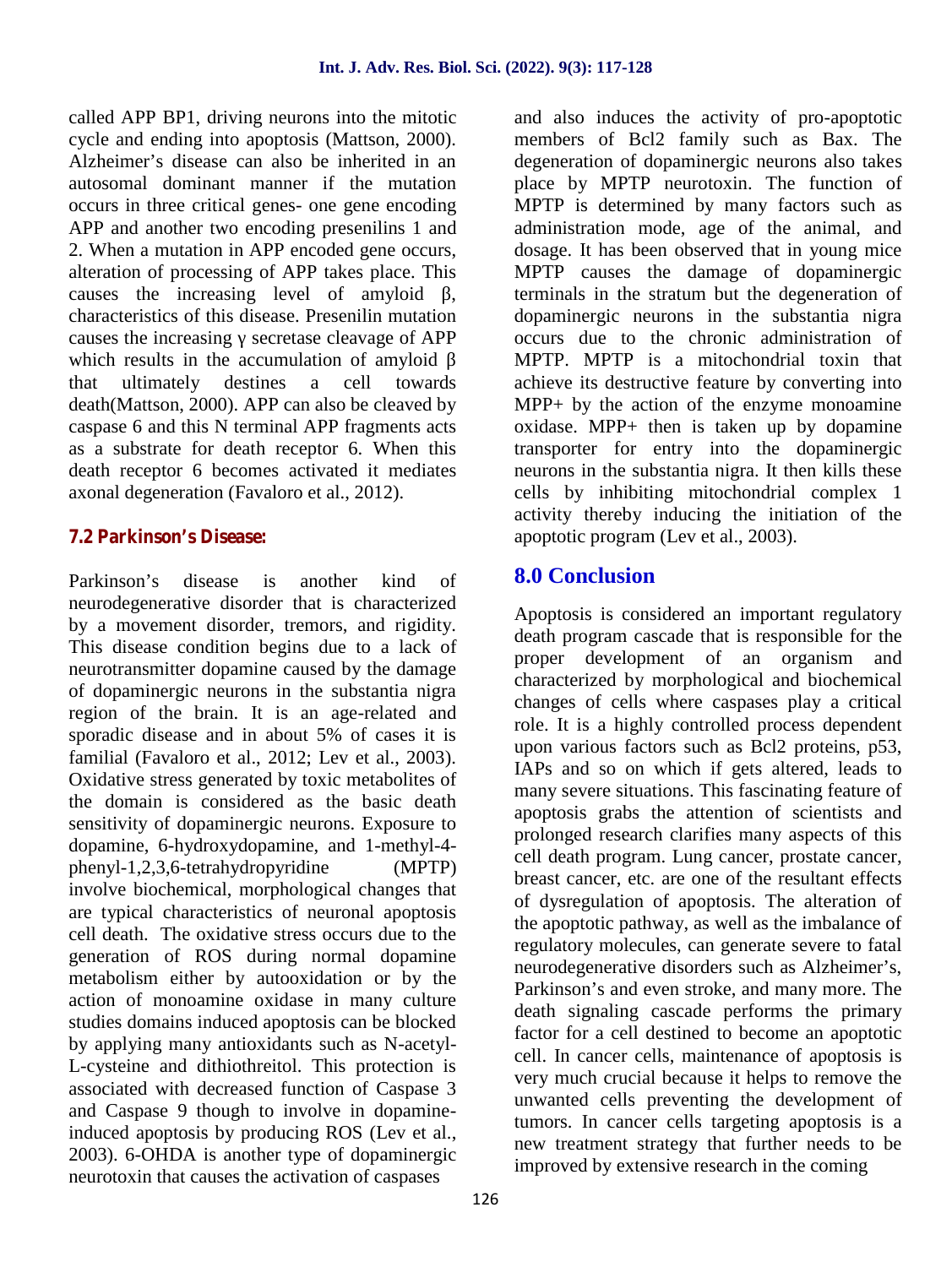years. Understanding the basic mechanism of apoptosis at the molecular level provides the proper identification of the cause of the diseases and enhances the therapeutic strategy.

# **Acknowledgments**

The authors acknowledge the support received from the University of Kalyani, India and DST- PURSE-II programme.

## **References**

- Cohen, G. M. (1997). Caspases: The executioners of apoptosis. The Biochemical Journal, 326 ( Pt 1), 1–16. https://doi.org/10.1042/bj3260001
- Dickson, D. W. (2004). Apoptotic mechanisms in Alzheimer neurofibrillary degeneration: Cause or effect? Journal of Clinical Investigation, 114(1), 23–27. https://doi.org/10.1172/JCI200422317
- Elmore, S. (2007). Apoptosis: A review of programmed cell death. Toxicologic Pathology, 35(4), 495–516. PubMed. https://doi.org/10.1080/019262307013203 37
- Favaloro, B., Allocati, N., Graziano, V., Di Ilio, C., & De Laurenzi, V. (2012). Role of Apoptosis in disease. Aging (Albany NY), 4(5), 330–349.
- Fridman, J. S., & Lowe, S. W. (2003). Control of apoptosis by p53. Oncogene, 22(56), 9030–9040. https://doi.org/10.1038/sj.onc.1207116
- Fulda, S., & Debatin, K.-M. (2006). Extrinsic versus intrinsic apoptosis pathways in anticancer chemotherapy. Oncogene, 25(34), 4798–4811. https://doi.org/10.1038/sj.onc.1209608
- Gasco, M., Shami, S., & Crook, T. (2002). The p53 pathway in breast cancer. Breast Cancer Research: BCR, 4(2), 70–76. https://doi.org/10.1186/bcr426
- Häcker, G. (2000). The morphology of apoptosis. Cell and Tissue Research, 301(1), 5–17. https://doi.org/10.1007/s004410000193
- Hassan, M., Watari, H., AbuAlmaaty, A., Ohba, Y., & Sakuragi, N. (2014). Apoptosis and

Molecular Targeting Therapy in Cancer. BioMed Research International, 2014, 150845.

https://doi.org/10.1155/2014/150845

Kerr, J. F., Wyllie, A. H., & Currie, A. R. (1972). Apoptosis: A basic biological phenomenon with wide-ranging implications in tissue kinetics. British Journal of Cancer, 26(4), 239–257. PubMed.

https://doi.org/10.1038/bjc.1972.33

Kumar, R., Vadlamudi, R. K., & Adam, L. (2000). Apoptosis in mammary gland and cancer. Endocrine-Related Cancer, 7(4), 257–269.

https://doi.org/10.1677/erc.0.0070257

- Lev, N., Melamed, E., & Offen, D. (2003). Apoptosis and Parkinson's disease. Progress in Neuro-Psychopharmacology & Biological Psychiatry, 27(2), 245–250. https://doi.org/10.1016/S0278- 5846(03)000 19-8
- Liu, G., Pei, F., Yang, F., Li, L., Amin, A. D., Liu, S., Buchan, J. R., & Cho, W. C. (2017). Role of Autophagy and Apoptosis in Non-Small-Cell Lung Cancer. International Journal of Molecular Sciences, 18(2). https://doi.org/10.3390/ijms18020367
- Mattson, M. P. (2000). Apoptosis in neurodegenerative disorders. Nature Reviews. Molecular Cell Biology, 1(2), 120–129.

https://doi.org/10.1038/35040009

- Ozaki, T., & Nakagawara, A. (2011). Role of p53 in Cell Death and Human Cancers. Cancers, 3(1), 994–1013. https://doi.org/10.3390/cancers3010994
- Parton, M., Dowsett, M., & Smith, I. (2001). Studies of apoptosis in breast cancer. BMJ : British Medical Journal, 322(7301), 1528–1532.
- Peter, M. E., Hadji, A., Murmann, A. E., Brockway, S., Putzbach, W., Pattanayak, A., & Ceppi, P. (2015). The role of CD95 and CD95 ligand in cancer. Cell Death & Differentiation, 22(4), 549–559. https://doi.org/10.1038/cdd.2015.3